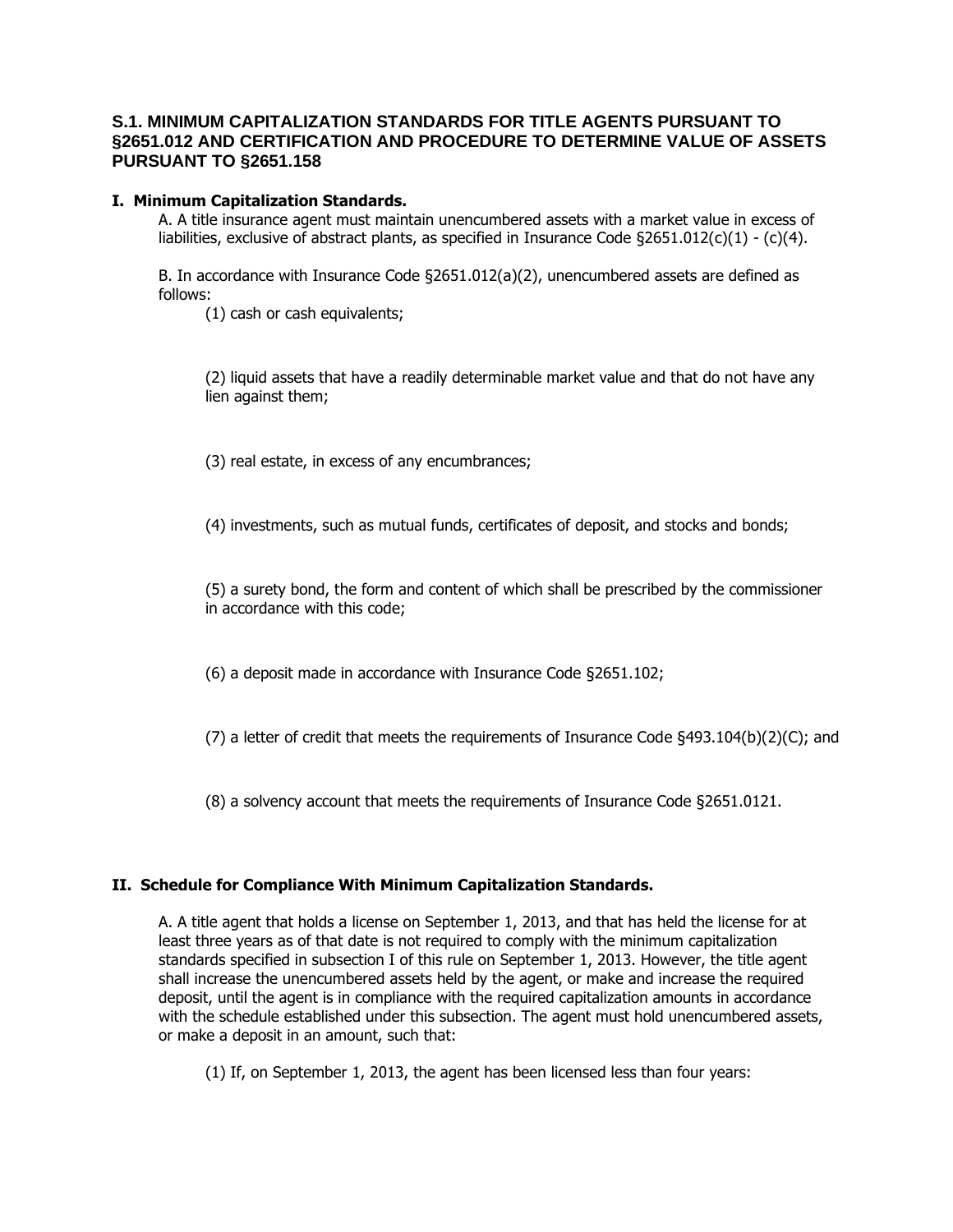(a) the agent has at least 33 percent of the required capitalization amount on November 1, 2014;

(b) the agent has at least 66 percent of the required capitalization amount on November 1, 2015; and

(c) the agent has at least 100 percent of the required capitalization amount on November 1, 2016;

(2) if, on September 1, 2013, the agent has been licensed at least four years but less than five years:

(a) the agent has at least 25 percent of the required capitalization amount on November 1, 2014;

(b) the agent has at least 50 percent of the required capitalization amount on November 1, 2015;

(c) the agent has at least 75 percent of the required capitalization amount on November 1, 2016; and

(d) the agent has at least 100 percent of the required capitalization amount on November 1, 2017;

(3) if, on September 1, 2013, the agent has been licensed at least five years but less than six years:

(a) the agent has at least 20 percent of the required capitalization amount on November 1, 2014;

(b) the agent has at least 40 percent of the required capitalization amount on November 1, 2015;

(c) the agent has at least 60 percent of the required capitalization amount on November 1, 2016;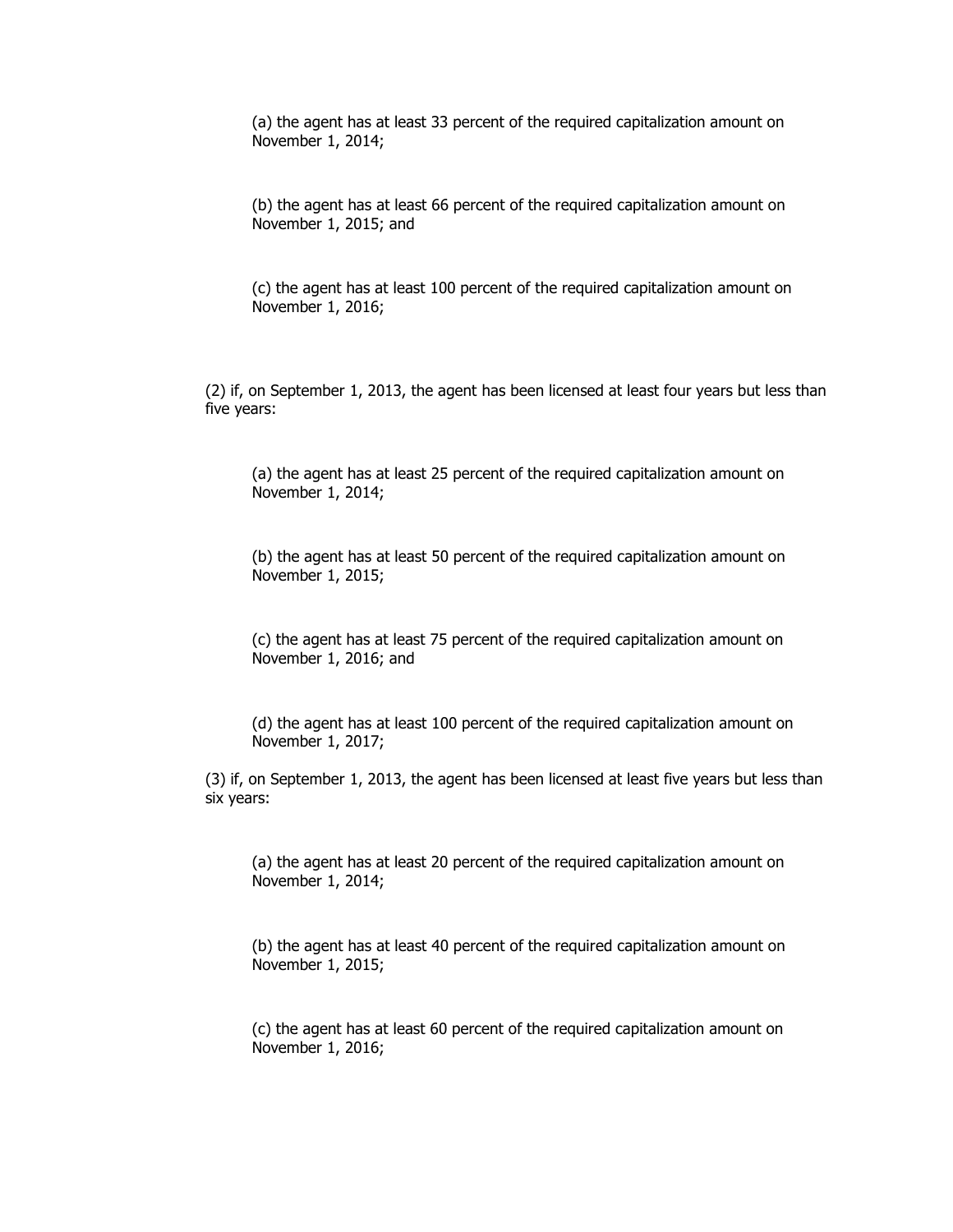(d) the agent has at least 80 percent of the required capitalization amount on November 1, 2017; and

(e) the agent has at least 100 percent of the required capitalization amount on November 1, 2018;

(4) if, on September 1, 2013, the agent has been licensed at least six years but less than seven years:

(a) the agent has at least 16.66 percent of the required capitalization amount on November 1, 2014;

(b) the agent has at least 33.32 percent of the required capitalization amount on November 1, 2015;

(c) the agent has at least 49.98 percent of the required capitalization amount on November 1, 2016;

(d) the agent has at least 66.64 percent of the required capitalization amount on November 1, 2017;

(e) the agent has at least 83.3 percent of the required capitalization amount on November 1, 2018; and

(f) the agent has at least 100 percent of the required capitalization amount on November 1, 2019;

(5) if, on September 1, 2013, the agent has been licensed at least seven years but less than eight years:

(a) the agent has at least 14.29 percent of the required capitalization amount on November 1, 2014;

(b) the agent has at least 28.58 percent of the required capitalization amount on November 1, 2015;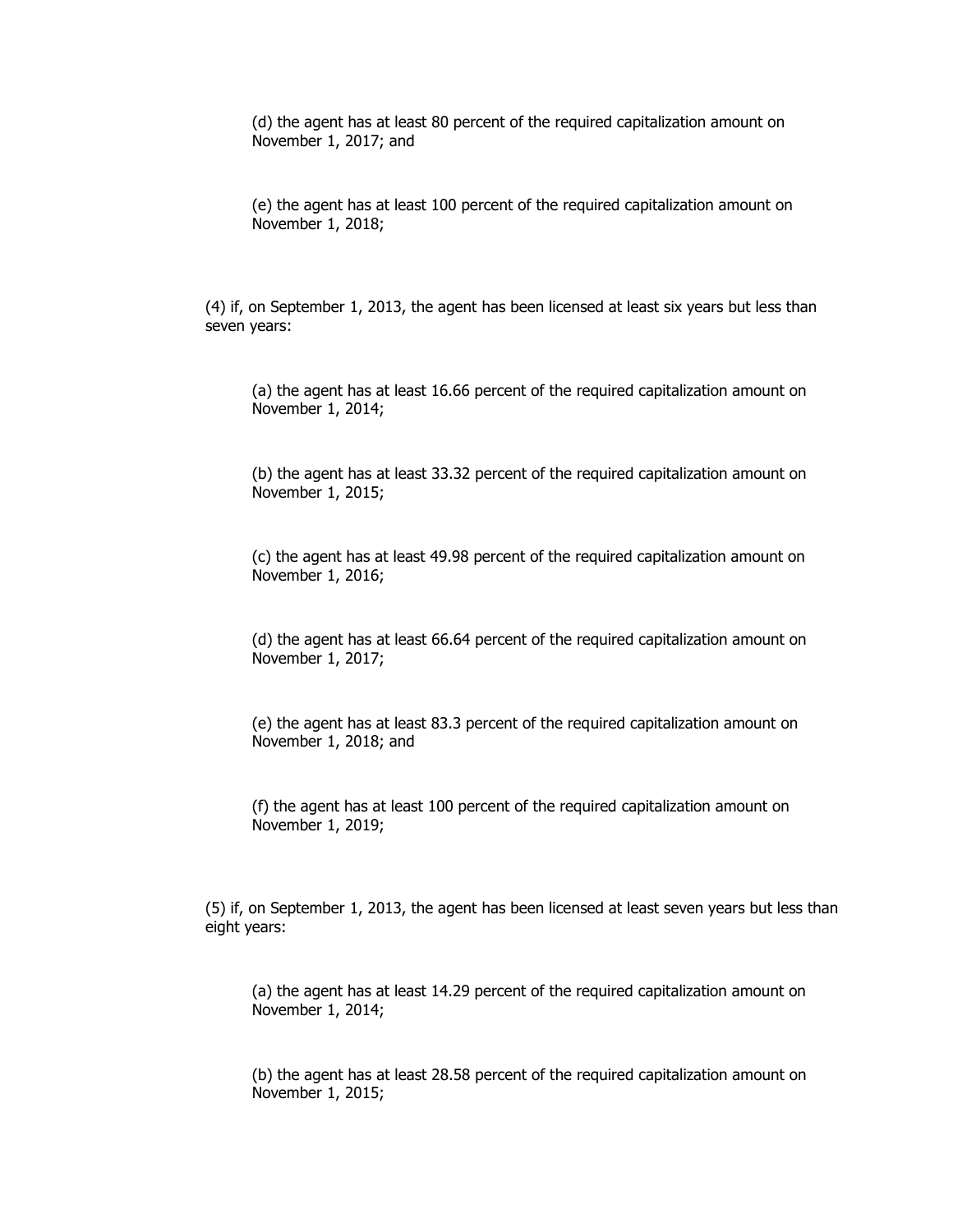(c) the agent has at least 42.87 percent of the required capitalization amount on November 1, 2016;

(d) the agent has at least 57.16 percent of the required capitalization amount on November 1, 2017;

(e) the agent has at least 71.45 percent of the required capitalization amount on November 1, 2018;

(f) the agent has at least 85.74 percent of the required capitalization amount on November 1, 2019; and

(g) the agent has at least 100 percent of the required capitalization amount on November 1, 2020;

(6) if, on September 1, 2013, the agent has been licensed at least eight years but less than nine years:

(a) the agent has at least 12.5 percent of the required capitalization amount on November 1, 2014;

(b) the agent has at least 25 percent of the required capitalization amount on November 1, 2015;

(c) the agent has at least 37.5 percent of the required capitalization amount on November 1, 2016;

(d) the agent has at least 50 percent of the required capitalization amount on November 1, 2017;

(e) the agent has at least 62.5 percent of the required capitalization amount on November 1, 2018;

(f) the agent has at least 75 percent of the required capitalization amount on November 1, 2019;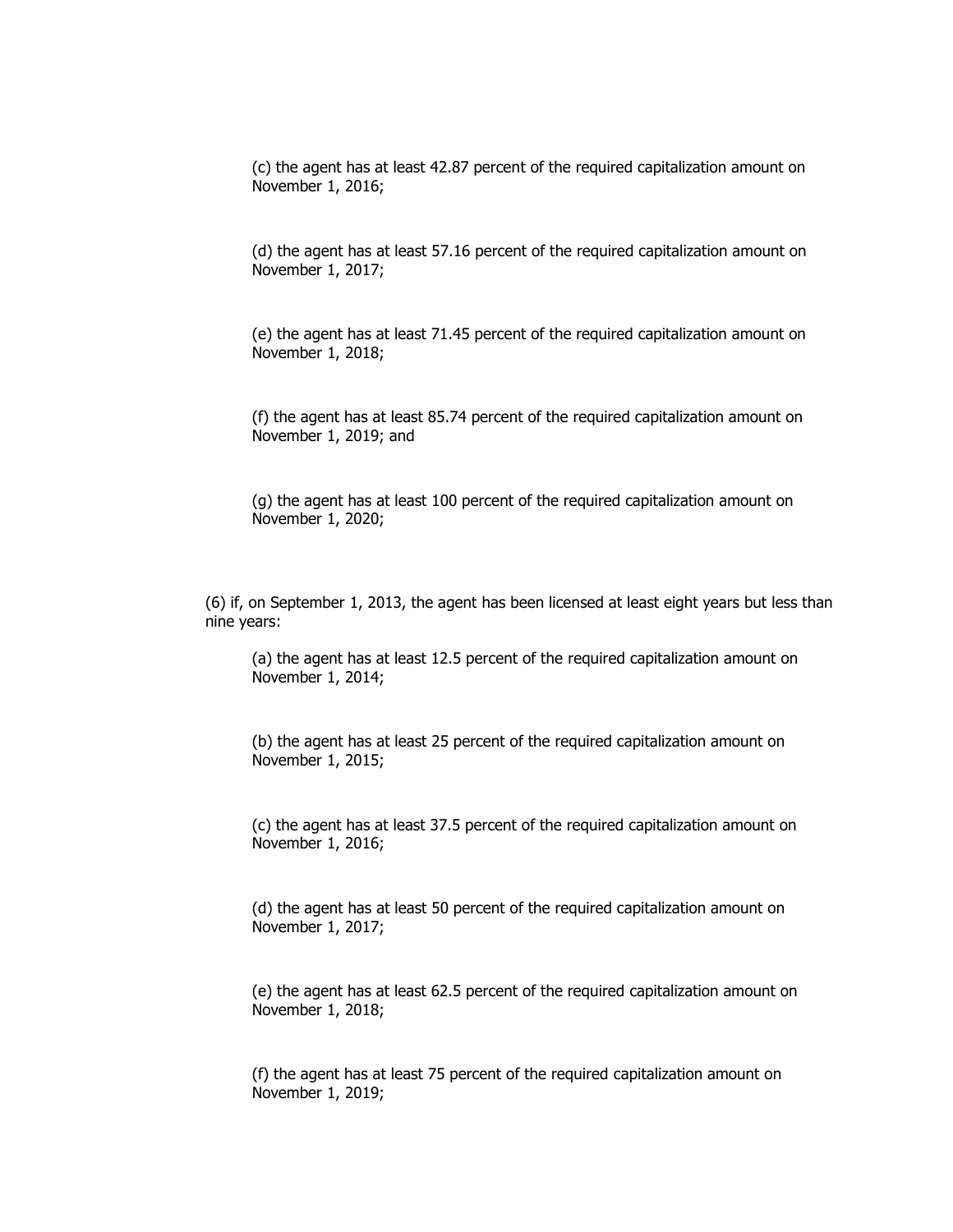(g) the agent has at least 87.5 percent of the required capitalization amount on November 1, 2020; and

(h) the agent has at least 100 percent of the required capitalization amount on November 1, 2021; and

(7) if, on September 1, 2013, the agent has been licensed at least nine years:

(a) the agent has at least 11.11 percent of the required capitalization amount on November 1, 2014;

(b) the agent has at least 22.22 percent of the required capitalization amount on November 1, 2015;

(c) the agent has at least 33.33 percent of the required capitalization amount on November 1, 2016;

(d) the agent has at least 44.44 percent of the required capitalization amount on November 1, 2017;

(e) the agent has at least 55.55 percent of the required capitalization amount on November 1, 2018;

(f) the agent has at least 66.66 percent of the required capitalization amount on November 1, 2019;

(g) the agent has at least 77.77 percent of the required capitalization amount on November 1, 2020;

(h) the agent has at least 88.88 percent of the required capitalization amount on November 1, 2021; and

(i) the agent has at least 100 percent of the required capitalization amount on November 1, 2022.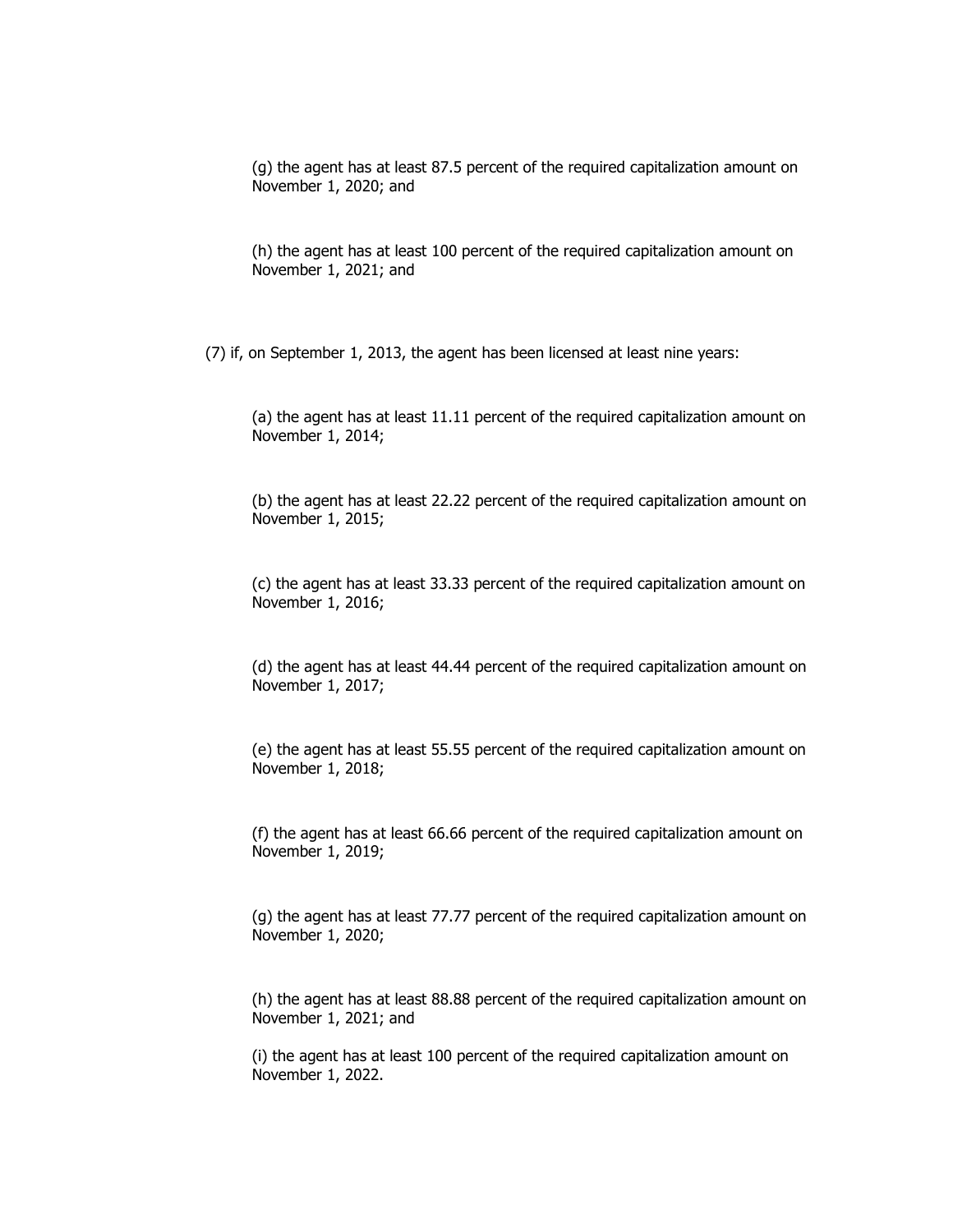B. On or after the effective date of this rule, a title agent that applies for its first license and that does not elect to utilize a solvency account shall be required to hold unencumbered assets or make a deposit in an amount such that the agent has 100% of the required capitalization specified in subsection I of this rule as a condition precedent to the issuance of a new license.

C. With respect to the schedule for compliance with the minimum capitalization amounts, the start date for the time that a title agent has been licensed is the date on which the title agent was first assigned a Firm ID or Title Agent Company ID Number by the Department in connection with the issuance of the title agent's initial license.

(1) When a person acquires a title agent by inheritance, resulting in a change of ownership or control of a title agent as specified in Administrative Rule L-1 V, Change in Operations, paragraph B, which requires a new license, the start date of the new license is the date of the Firm ID or Title Agent Company ID Number of the acquired title agent.

(2) In a non-inheritance transfer, when there is a change of ownership or control of a title agent as specified in Administrative Rule L-1 V, Change in Operations, paragraph B, and a new license is issued, the commissioner may, upon petition of the acquiring title agent, order that the start date of the new license be the date of the Firm ID or Title Agent Company ID Number of the acquired title agent. The acquiring agent's petition must make and support the following assertions:

(i) that the title agent to be acquired is financially distressed or reasonably likely to become financially distressed; and

(ii) that the acquiring title agent has the means to rehabilitate the distressed title agent and is worthy of the public trust to accomplish that goal. Support for this provision includes evidence that the acquiring title agent has ample funds and experience to accomplish the rehabilitation, and that the acquiring title agent has never before owned or operated a failed title agent.

(3) In the event of the merger, consolidation, or other combination of two or more title agents, the start date of the survivor of or new entity resulting from the combination is the date on which the survivor or oldest entity was first assigned a Firm ID or Title Agent Company ID Number by the Department in connection with the issuance of the survivor's or oldest entity's initial license before the consummation of the merger, consolidation, or other combination.

D. The minimum capitalization amounts specified in subsection I of this administrative rule and the schedule for attaining the required capitalization amounts specified in subsection II of this administrative rule shall take effect on July 3, 2014. If the scheduled dates set forth in subsection II of this rule occur before July 3, 2014, those scheduled dates shall be extended so as to give effect to this paragraph.

E. If a title agent utilizes a solvency account in accordance with §2651.0121 of the Insurance Code and Administrative Rule S.2, then the required capitalization may be accumulated in accordance with Administrative Rule S.2.